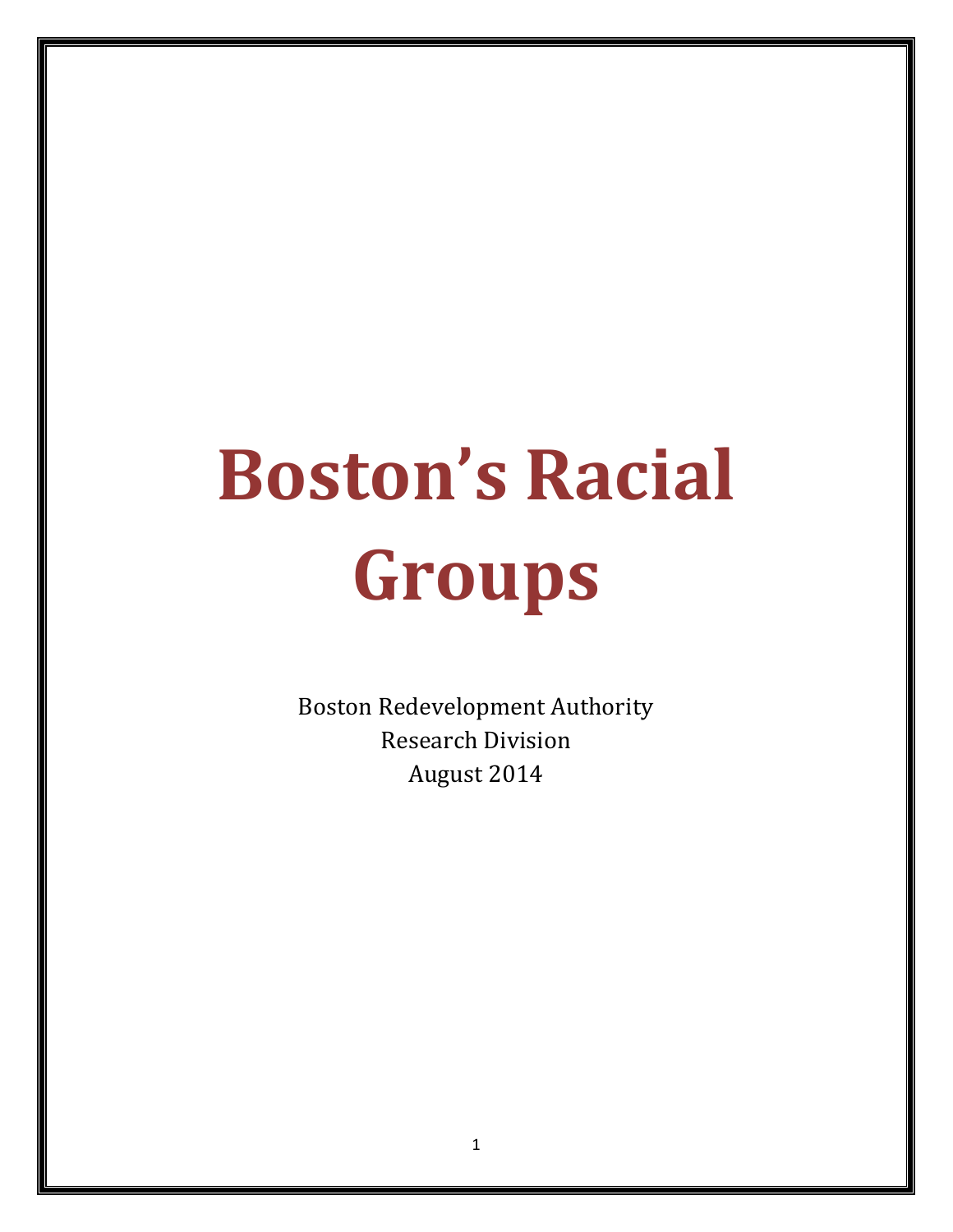Produced by the BRA Research Division:

Alvaro Lima – Director Mark Melnik – Deputy Director Kelly Dowd – Research Manager Kevin Kang – Research Associate Nicoya Borella – Research Assistant

#### Interns: Shipan Chen Christina Kim

The BRA Research Division strives to understand the current environment of the city to produce quality research and targeted information that will inform and benefit the residents and businesses of Boston. The Division conducts research on Boston's economy, population, and commercial markets for all departments of the BRA, the City of Boston, and related organizations.

The information provided in this report is the best available at the time of its publication.

All or partial use of this report must be cited. Our preferred citation is as follows: Boston Redevelopment Authority/Research Division, August 2014

For more information about research produced by the Boston Redevelopment Authority, please contact Kelly Dowd, Research Manager, by email at [kelly.dowd@boston.gov](mailto:kelly.dowd@boston.gov) or by telephone at (617) 918-4474.



Office of the Mayor Martin J. Walsh

**BOSTON** 

**REDEVELOPMENT AUTHORITY** 

2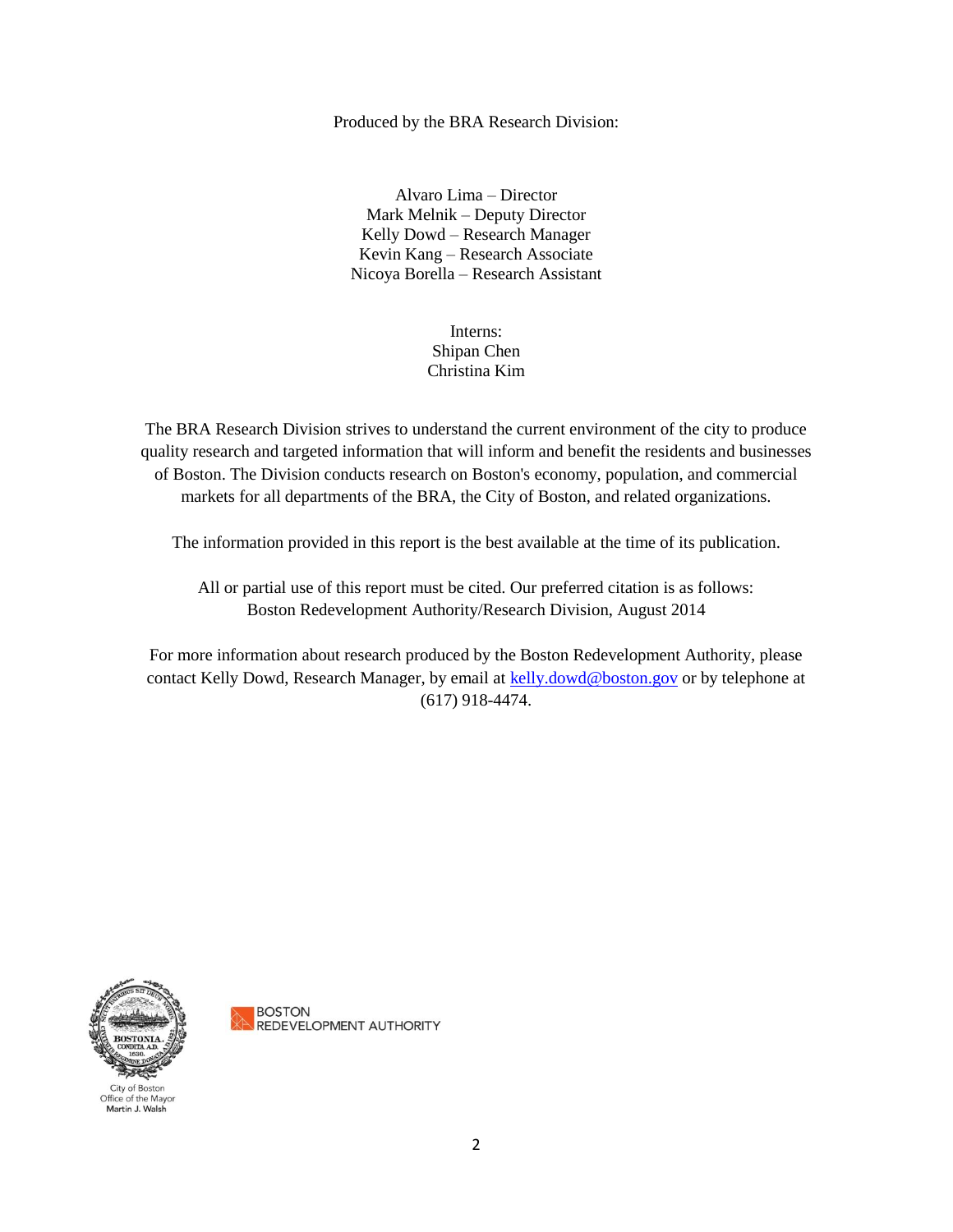## **Racial Groups in Boston**

## **Summary of Findings**

- The Hispanic and Asian populations in Boston have grown significantly.
- In 2010, Boston was 47.0% White, 22.4% Black/African-American, 17.5% Hispanic, and 8.9% Asian.
- 43.8% of Hispanics and 69.5% of Asians in Boston are foreign-born.
- Roughly 32% of Asians and just over 25% of Hispanics self-identify as speaking English "not well" or "not at all".
- 43.2% of Boston's White population lives alone while the Hispanic and Black/African-American populations are more likely to live in family households.
- Asians in Boston have a significantly higher marriage rate than the other racial groups.
- Only about 33% of Black/African-American and Hispanic households with own children under 18 are headed by a husband and wife.
- The White and Asian populations in Boston are concentrated in the 18-34 age range and about 25% of Asians and Whites are currently enrolled in college or graduate school.
- The White population in Boston has significantly higher incomes and lower rates of poverty and unemployment than the other groups. They are also more likely to have a college degree and own a home.
- 26.9% of Asians have less than a high school diploma and 31.8% live in poverty. However, 23.5% have a graduate or professional degree and 19.2% of Asian households earn over \$100,000 a year.

*Sources:*

- o *2000 and 2010 US Census*
- o *2009 - 2011 American Community Survey*
- o *2011 American Community Survey, Public Use Microdata Sample*
- o *2007 Survey of Business Owners*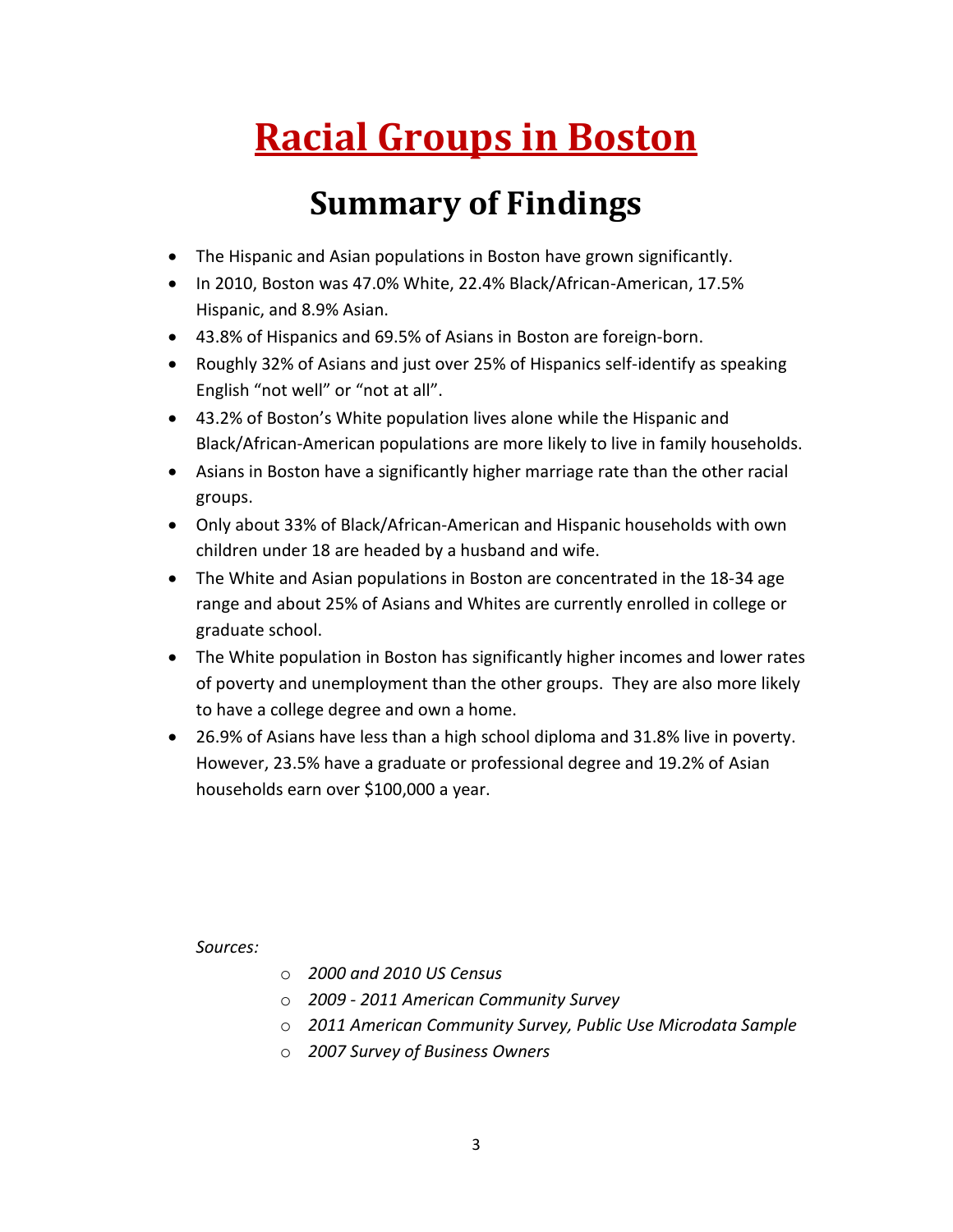### **Characteristics of Racial Groups in Boston**

Population

- For the second consecutive Census, Boston is made up of a majority of Hispanic and non-White racial groups.
- Boston's population of White and Black/African-Americans has remained about the same since 2000.
- There has been significant growth in Boston's Asian and Hispanic populations over the last several decades. Since 1990, the Asian and Hispanic populations have grown by 85% and 74%, respectively. Since 2000, the Asian population has grown almost 25%, while the Hispanic population has grown nearly 27%.

|                              |               |              | <b>Black/African-</b> |                 |       |
|------------------------------|---------------|--------------|-----------------------|-----------------|-------|
| <b>Population Figures</b>    | <b>Boston</b> | <b>White</b> | American              | <b>Hispanic</b> | Asian |
| Boston's population          | 100%          | 47.0%        | 22.4%                 | 17.5%           | 8.9%  |
| Percentage change since 2000 | 4.8%          | $-0.4\%$     | -1.6%                 | 26.8%           | 24.6% |

Source: 2000 and 2010 US Census, BRA Research Division Analysis

#### Age Distribution

- The White and Asian populations of Boston are concentrated in the 18-34 age range.
- There are higher concentrations of children within the Black/African American and Hispanic communities. This is unsurprising, as 76% of Boston Public School students are Black/African-American and Hispanic.

|                         |               |       | <b>Black/African-</b> |                 |       |
|-------------------------|---------------|-------|-----------------------|-----------------|-------|
| <b>Age Distribution</b> | <b>Boston</b> | White | American              | <b>Hispanic</b> | Asian |
| Under 18                | 16.8%         | 8.2%  | 24.9%                 | 28.9%           | 13.0% |
| 18-34                   | 40.2%         | 47.6% | 26.8%                 | 34.6%           | 46.6% |
| 35-64                   | 33.0%         | 32.1% | 37.8%                 | 31.5%           | 30.3% |
| 65 and over             | 10.1%         | 12.1% | 10.4%                 | 5.0%            | 10.1% |

Source: 2010 US Census, BRA Research Division Analysis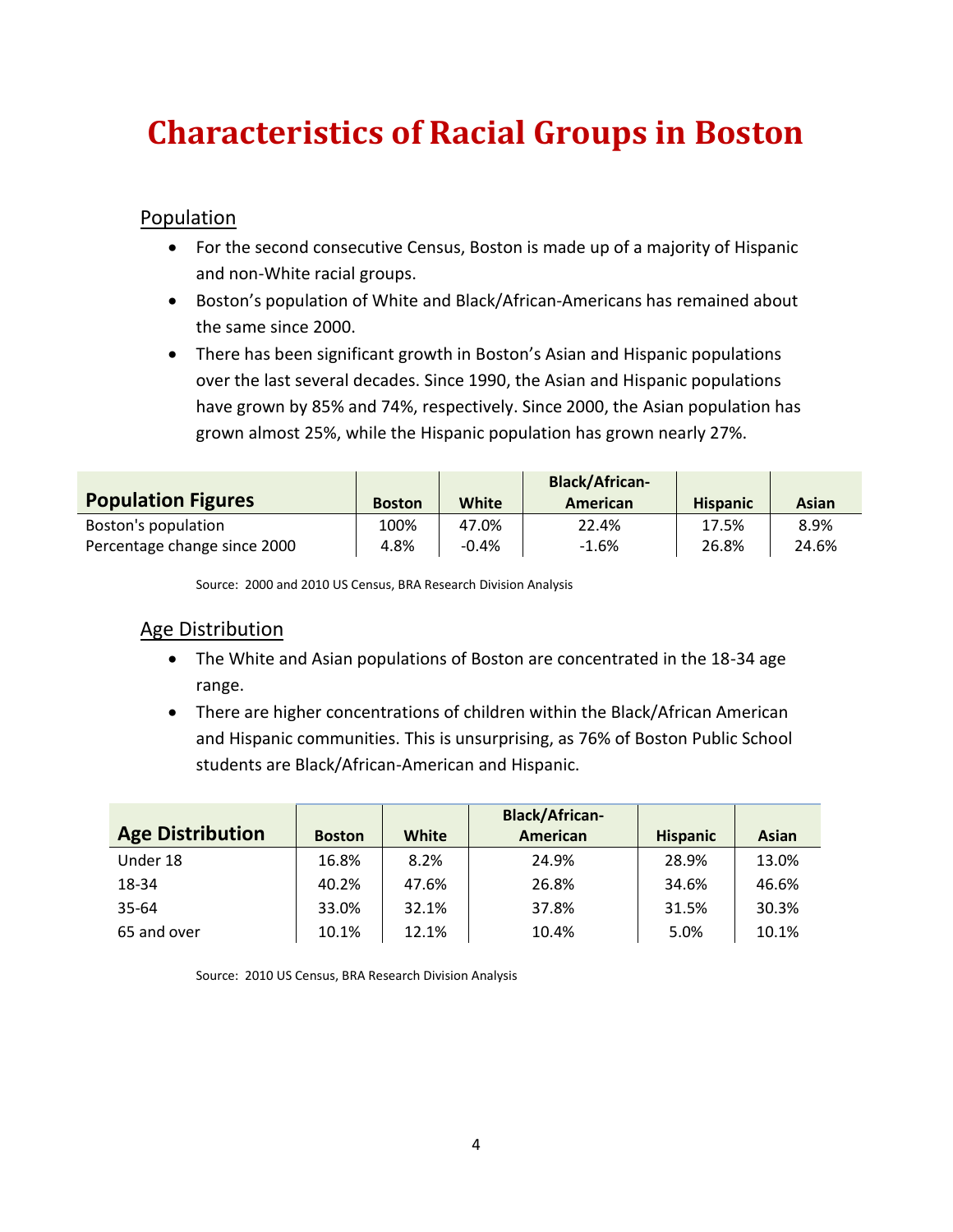#### **Immigration**

- Boston is a "Gateway City" and over a quarter of the population is foreign born.
	- o Roughly 45% of these foreign-born residents are naturalized citizens.
- While 47% of Boston is non-Hispanic White, 19.1% of the foreign-born population is non-Hispanic White.
- 28.7% of the foreign-born population in Boston is Hispanic and 23.5% is Asian.
- Almost 44% of Hispanics in Boston are foreign-born with 34.3% who are naturalized citizens.

| <b>Foreign-born Population</b>            | <b>Boston</b> | White | <b>Black/African-</b><br>American | <b>Hispanic</b> | Asian |
|-------------------------------------------|---------------|-------|-----------------------------------|-----------------|-------|
| Foreign-born                              | 26.4%         | 10.6% | 27.8%                             | 43.8%           | 69.5% |
| Foreign-born who are naturalized citizens | 45.4%         | 49.8% | 51.3%                             | 34.3%           | 48.0% |

Source: 2009-2011 American Community Survey, BRA Research Division Analysis

#### English Ability

 Roughly 32% of Asians and just over 25% of Hispanics in Boston self-identify as speaking English "not well" or "not at all".

| <b>English Ability</b> | <b>Boston</b> | <b>White</b> | <b>Black/African-</b><br>American | <b>Hispanic</b> | Asian |
|------------------------|---------------|--------------|-----------------------------------|-----------------|-------|
| English only           | 63.5%         | 82.8%        | 76.8%                             | 15.0%           | 17.4% |
| Very well              | 19.4%         | 9.2%         | 14.7%                             | 43.0%           | 34.2% |
| Well                   | 7.2%          | 2.4%         | 5.2%                              | 17.0%           | 16.2% |
| Not well               | 6.8%          | 1.8%         | 2.8%                              | 17.8%           | 19.6% |
| Not at all             | 3.0%          | 0.7%         | 0.6%                              | 7.3%            | 12.6% |

Source: 2011 American Community Survey, Public Use Microdata Sample, BRA Research Division Analysis Note: Analysis includes Boston residents over age 5.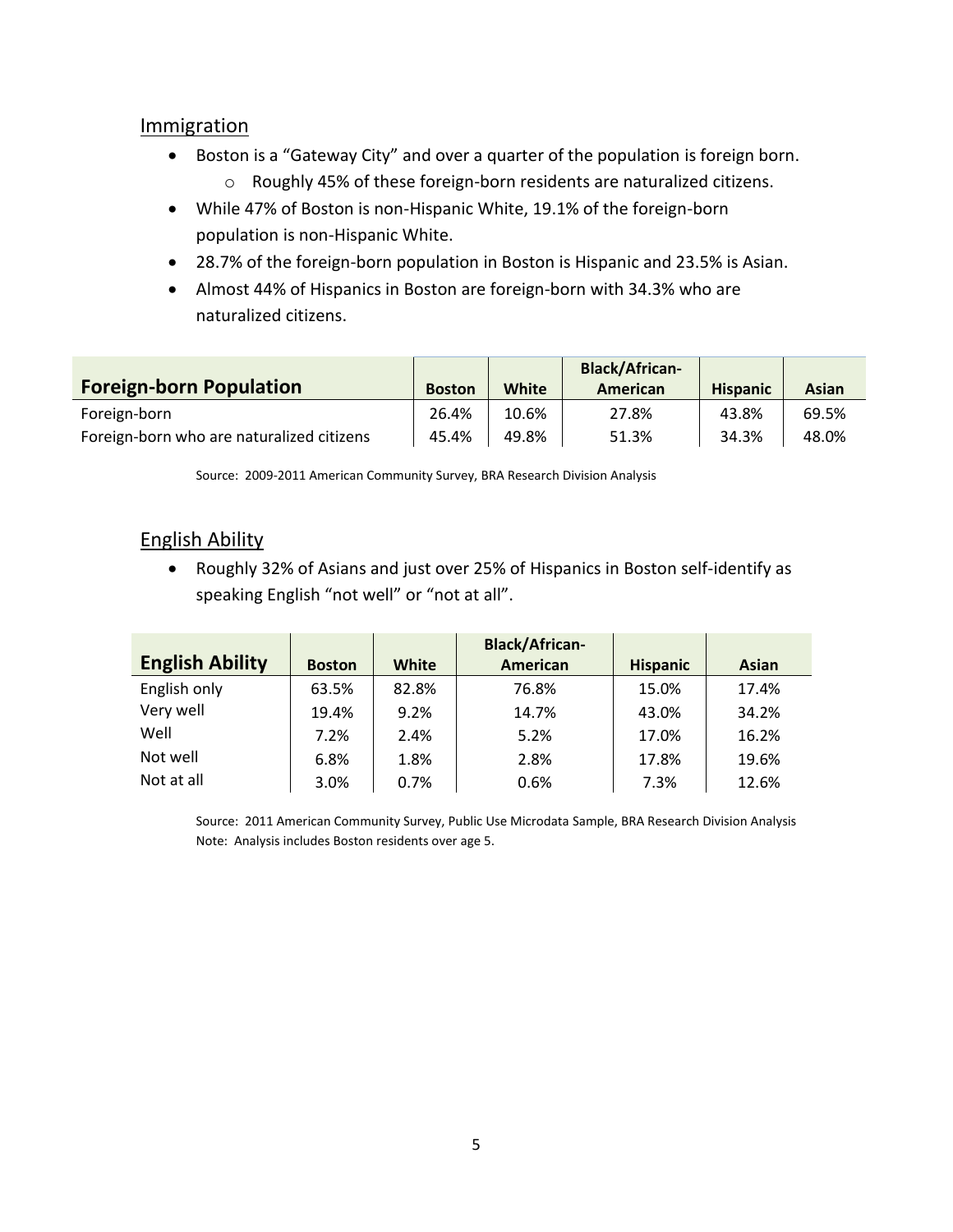#### Household Structure

- 43.2% of Boston's White population lives alone.
- The proportion of family households is significantly higher among Boston's minority racial groups, including nearly 67% of Hispanic households and 62.1% of Black/African-American households.
- About one third of Black/African-American and Hispanic family households are headed by a single mother.

|                                        |               |        | <b>Black/African-</b> |                 |              |
|----------------------------------------|---------------|--------|-----------------------|-----------------|--------------|
| <b>Households in Boston</b>            | <b>Boston</b> | White  | <b>American</b>       | <b>Hispanic</b> | <b>Asian</b> |
| <b>Total households</b>                | 100.0%        | 100.0% | 100.0%                | 100.0%          | 100.0%       |
| Householder living alone               | 37.1%         | 43.2%  | 32.0%                 | 23.6%           | 35.3%        |
| Other non-family households            | 16.9%         | 23.1%  | 5.8%                  | 9.5%            | 16.6%        |
| Family households                      | 46.0%         | 33.6%  | 62.1%                 | 66.9%           | 48.1%        |
| Husband-wife family                    | 25.5%         | 25.3%  | 21.9%                 | 25.3%           | 36.5%        |
| Female householder, no husband present | 16.3%         | 6.0%   | 34.2%                 | 33.6%           | 7.9%         |
| Male householder, no wife present      | 4.1%          | 2.3%   | 6.1%                  | 8.0%            | 3.7%         |

Source: 2010 US Census, BRA Research Division Analysis

#### Households with Children

- White and Asian households are less likely to have children than Black/African-American and Hispanic households.
- Of those households with children, about 3/4 of White and Asian households are headed by a husband and wife.
- Conversely, only about one-third of the Black/African-American and Hispanic households with children under 18 are headed by a husband and wife.
- The majority of Black/African-American and Hispanic households with children under 18 are headed by single mothers.

|                                                 |               |        | <b>Black/African-</b> |                 |       |
|-------------------------------------------------|---------------|--------|-----------------------|-----------------|-------|
| <b>Households with Children Under 18</b>        | <b>Boston</b> | White  | American              | <b>Hispanic</b> | Asian |
| With own children under 18                      | 100%          | 100.0% | 100.0%                | 100%            | 100%  |
| Husband-wife family                             | 49.1%         | 76.3%  | 31.4%                 | 34.7%           | 78.7% |
| Female householder, no husband present          | 44.1%         | 19.0%  | 61.1%                 | 56.9%           | 16.8% |
| Male householder, no wife present               | 6.8%          | 4.7%   | 7.5%                  | 8.4%            | 4.5%  |
| Households w/ children as % of total households | 20.4%         | 10.7%  | 31.8%                 | 40.5%           | 18.7% |

Source: 2010 US Census, BRA Research Division Analysis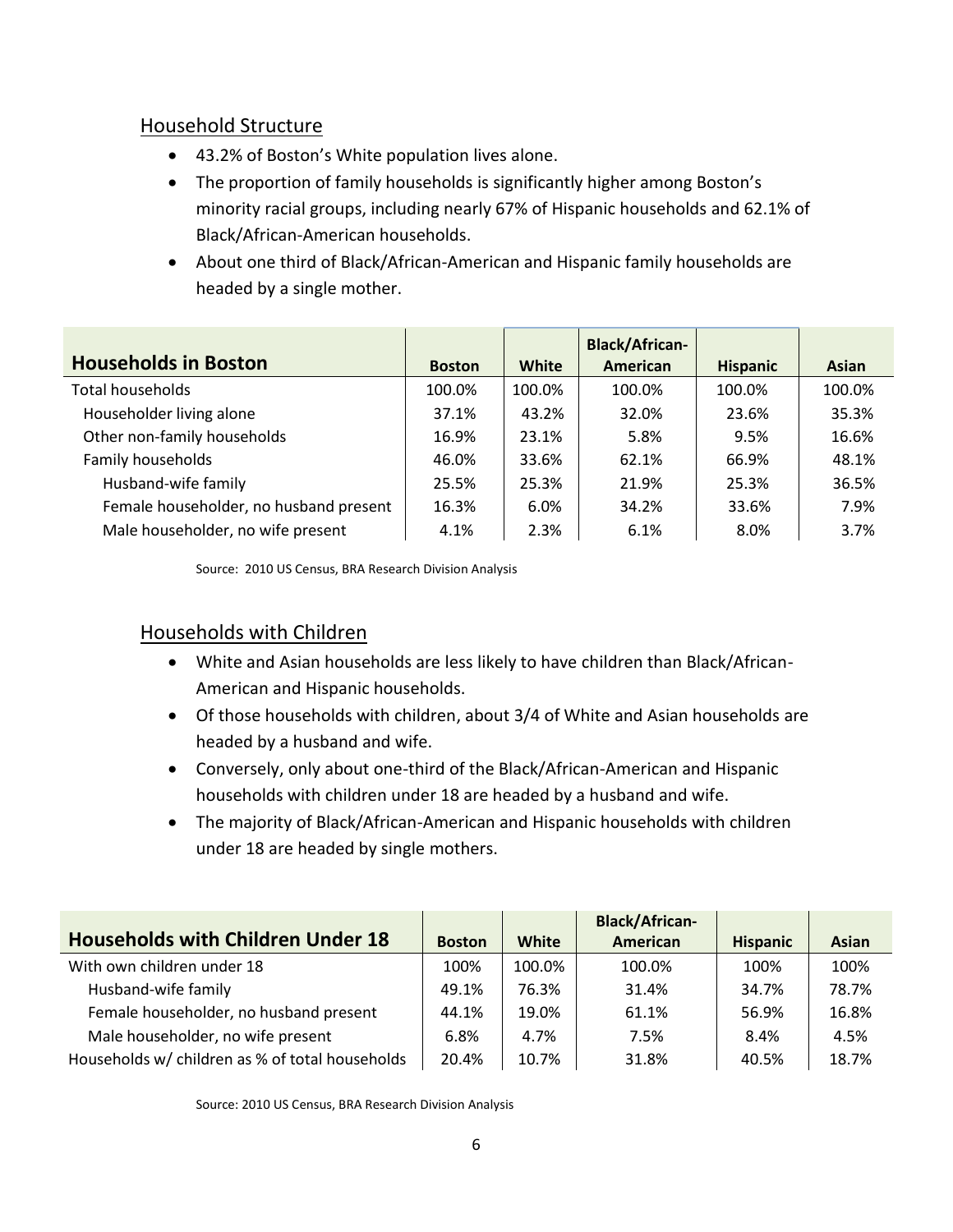#### Marital Status

 Asians in Boston have significantly higher marriage rates than other racial groups.

|                                 |               |       | <b>Black/African-</b> |                 |              |
|---------------------------------|---------------|-------|-----------------------|-----------------|--------------|
| <b>Marital Status</b>           | <b>Boston</b> | White | American              | <b>Hispanic</b> | <b>Asian</b> |
| Now married                     | 28.6%         | 28.9% | 25.4%                 | 25.3%           | 41.9%        |
| Widowed, divorced, or separated | 14.5%         | 12.5% | 19.3%                 | 17.9%           | 9.3%         |
| Never married                   | 56.8%         | 58.7% | 55.3%                 | 56.8%           | 48.8%        |

Source: 2009-2011 American Community Survey, BRA Research Division Analysis Note: Population over age 15.

#### Educational Attainment

- Generally, Boston is a well-educated city. Over 43% of the population age 25 or older has a Bachelor's degree or higher, compared to 28% of the US.
- Nearly 62% of the White population has a bachelor's degree or higher compared to 18.4% of Black/African-Americans and 16.9% of Hispanics.
- There are significant differences in college enrollment by race as well. More than 25% of the Asian population and 20% of the White population in Boston are currently enrolled in college or graduate school. Comparatively, just over 10% of the Black/African-American and Hispanic populations in Boston are currently enrolled in college or graduate school.

|                                                  |               |              | <b>Black/African-</b> |                 |       |
|--------------------------------------------------|---------------|--------------|-----------------------|-----------------|-------|
| <b>Educational Attainment</b>                    | <b>Boston</b> | <b>White</b> | American              | <b>Hispanic</b> | Asian |
| Less than high school diploma                    | 15.2%         | 5.2%         | 19.3%                 | 35.0%           | 26.9% |
| High school graduate (includes GED)              | 22.8%         | 17.6%        | 33.0%                 | 28.8%           | 16.1% |
| Some college or associate's degree               | 18.8%         | 15.4%        | 29.3%                 | 19.3%           | 10.3% |
| Bachelor's degree                                | 24.0%         | 33.8%        | 12.3%                 | 10.0%           | 23.2% |
| Graduate or professional degree                  | 19.1%         | 28.0%        | 6.1%                  | 6.9%            | 23.5% |
| Bachelor's degree or higher                      | 43.1%         | 61.8%        | 18.4%                 | 16.9%           | 46.7% |
|                                                  |               |              |                       |                 |       |
| Currently enrolled in college or graduate school | 17.7%         | 22.3%        | 10.1%                 | 10.4%           | 27.7% |

Source: 2009-2011 American Community Survey, BRA Research Division Analysis Note: Educational Attainment is for the population 25 years and over. The percentage of the population currently enrolled in college will be included in the educational attainment data if the person is 25 or older. Therefore, the enrollment data should not be added to the educational attainment data.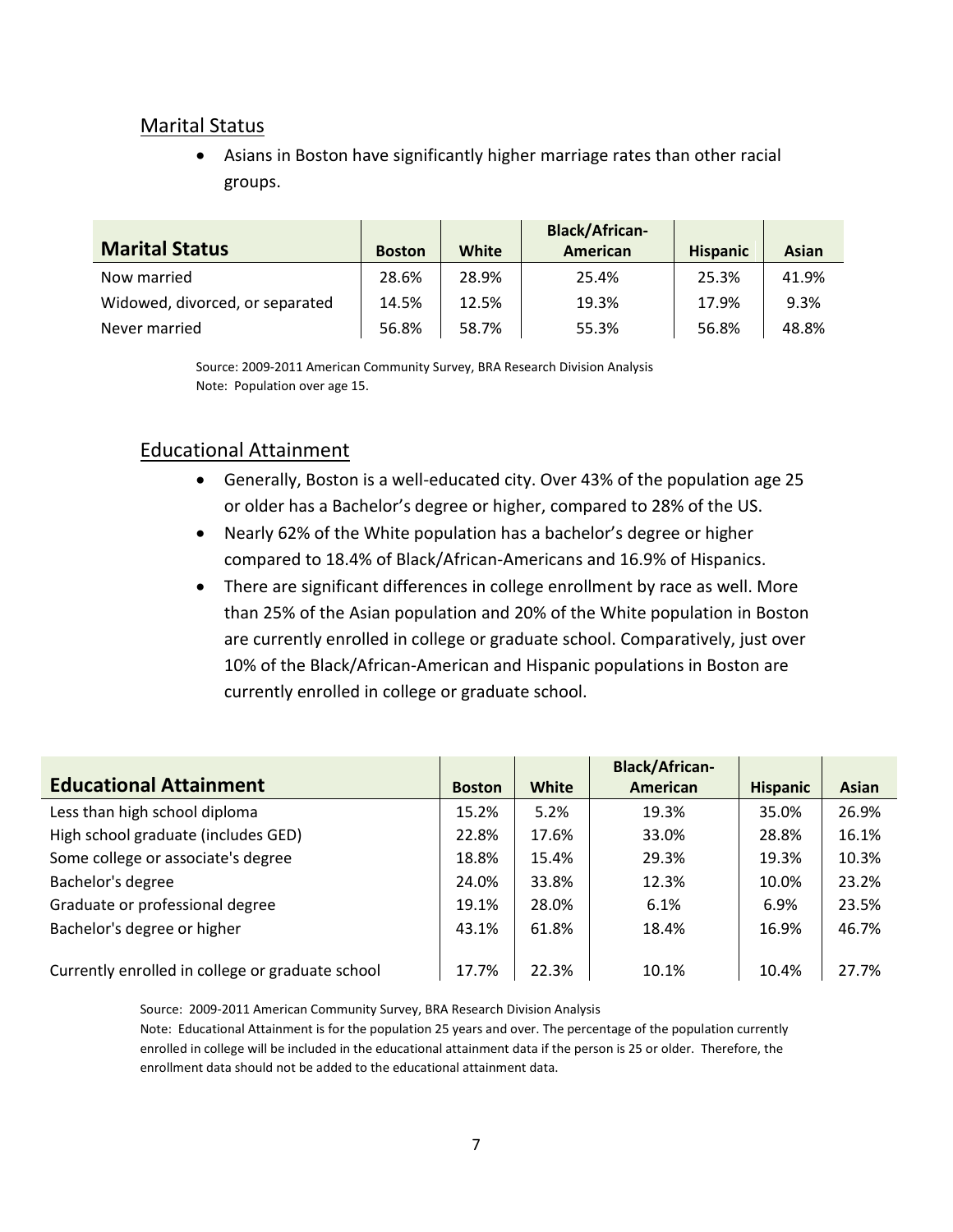#### Home Ownership

• The White population in Boston has the highest home ownership rate at 42%, while the Hispanic population has the lowest home ownership rate at 16.6%.

| <b>Household Housing Tenure</b> | <b>Boston</b> | <b>White</b> | <b>Black/African-</b><br>American | <b>Hispanic</b> | Asian |
|---------------------------------|---------------|--------------|-----------------------------------|-----------------|-------|
| Owner-occupied housing          | 33.9%         | 42.0%        | 29.2%                             | 16.6%           | 24.7% |
| Renter-occupied housing         | 66.1%         | 58.0%        | 70.8%                             | 83.4%           | 75.3% |

Source: 2010 Census, BRA Research Division Analysis

#### Car Ownership

- Over 36% of households in Boston do not have a car.
- Both Hispanic and Asian households are less likely to have a car than the average Boston resident.

| <b>Vehicles by Household</b> | <b>Boston</b> | White | <b>Black/African-</b><br>American | <b>Hispanic</b> | Asian |
|------------------------------|---------------|-------|-----------------------------------|-----------------|-------|
| <b>None</b>                  | 36.5%         | 33.1% | 36.9%                             | 42.7%           | 46.4% |
| 1 or more                    | 63.5%         | 66.9% | 63.1%                             | 57.3%           | 53.6% |

Source: 2009-2011 American Community Survey, BRA Research Division Analysis

#### Employment Status

- There are substantial differences in unemployment rates by race in Boston.
- Both White and Asian unemployment is relatively low at 6.6% and 11.8% respectively.
- Hispanic unemployment is 16.3% and Black/African-American unemployment is 21.3%.
- Asians in Boston have the lowest labor force participation rate.

|                          |               |              | <b>Black/African-</b> |                 |              |
|--------------------------|---------------|--------------|-----------------------|-----------------|--------------|
| <b>Employment Status</b> | <b>Boston</b> | <b>White</b> | American              | <b>Hispanic</b> | <b>Asian</b> |
| In labor force           | 68.7%         | 71.0%        | 67.2%                 | 69.5%           | 58.4%        |
| Employed                 | 88.0%         | 93.4%        | 78.7%                 | 83.7%           | 88.2%        |
| Unemployed               | 11.9%         | 6.6%         | 21.3%                 | 16.3%           | 11.8%        |
| Not in labor force       | 31.3%         | 29.0%        | 32.8%                 | 30.5%           | 41.6%        |

Source: 2009-2011 American Community Survey, BRA Research Division Analysis Note: Population over age 16.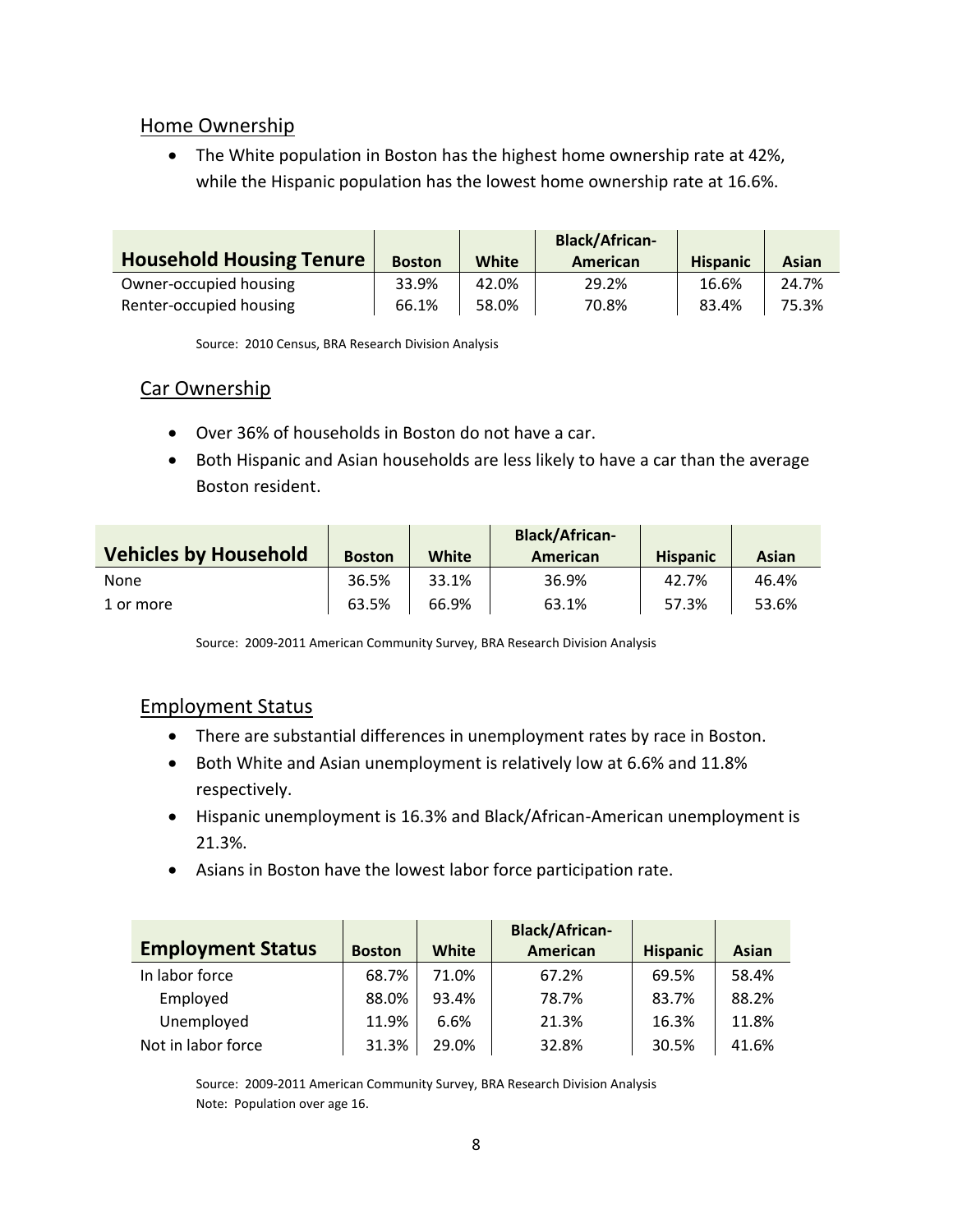#### **Occupations**

• The Hispanic population is highest employed in the service related occupations, while the remaining racial groups are highest employed in management, business, science, and art occupations.

|                                                  |               |              | <b>Black/African-</b> |                 |              |
|--------------------------------------------------|---------------|--------------|-----------------------|-----------------|--------------|
| <b>Occupations</b>                               | <b>Boston</b> | <b>White</b> | American              | <b>Hispanic</b> | <b>Asian</b> |
| Management, business, science, and arts          | 46.3%         | 57.9%        | 31.0%                 | 21.3%           | 51.8%        |
| Service                                          | 21.7%         | 14.0%        | 29.1%                 | 41.1%           | 20.6%        |
| Sales and office                                 | 21.8%         | 21.3%        | 25.0%                 | 22.0%           | 15.7%        |
| Natural resources, construction, and maintenance | 4.1%          | 3.5%         | 4.2%                  | 6.9%            | 3.0%         |
| Production, transportation, and material moving  | 6.1%          | 3.3%         | 10.7%                 | 8.7%            | 8.9%         |

Source: 2009-2011 American Community Survey, BRA Research Division Analysis Note: Civilian employed population over age 16.

#### Business Ownership

 Business ownership is somewhat low among Boston's minority racial groups. While White residents make up 47% of the total population, they own 79% of privately-owned businesses.

|                                         |               |              | <b>Black/African-</b> |                 |       |
|-----------------------------------------|---------------|--------------|-----------------------|-----------------|-------|
| <b>Business Ownership</b>               | <b>Boston</b> | <b>White</b> | American              | <b>Hispanic</b> | Asian |
| Boston firms by race/ethnicity of owner | 100.0%        | 79.0%        | 15.8%                 | 7.8%            | 8.6%  |

Source: 2007 Survey of Business Owners, BRA Research Division Analysis

Note: Percentages sum to more than 100% because Hispanics and multi-racial business owners may be doublecounted within the other racial groups. For example, individuals who are "white Hispanic" would be classified in both categories.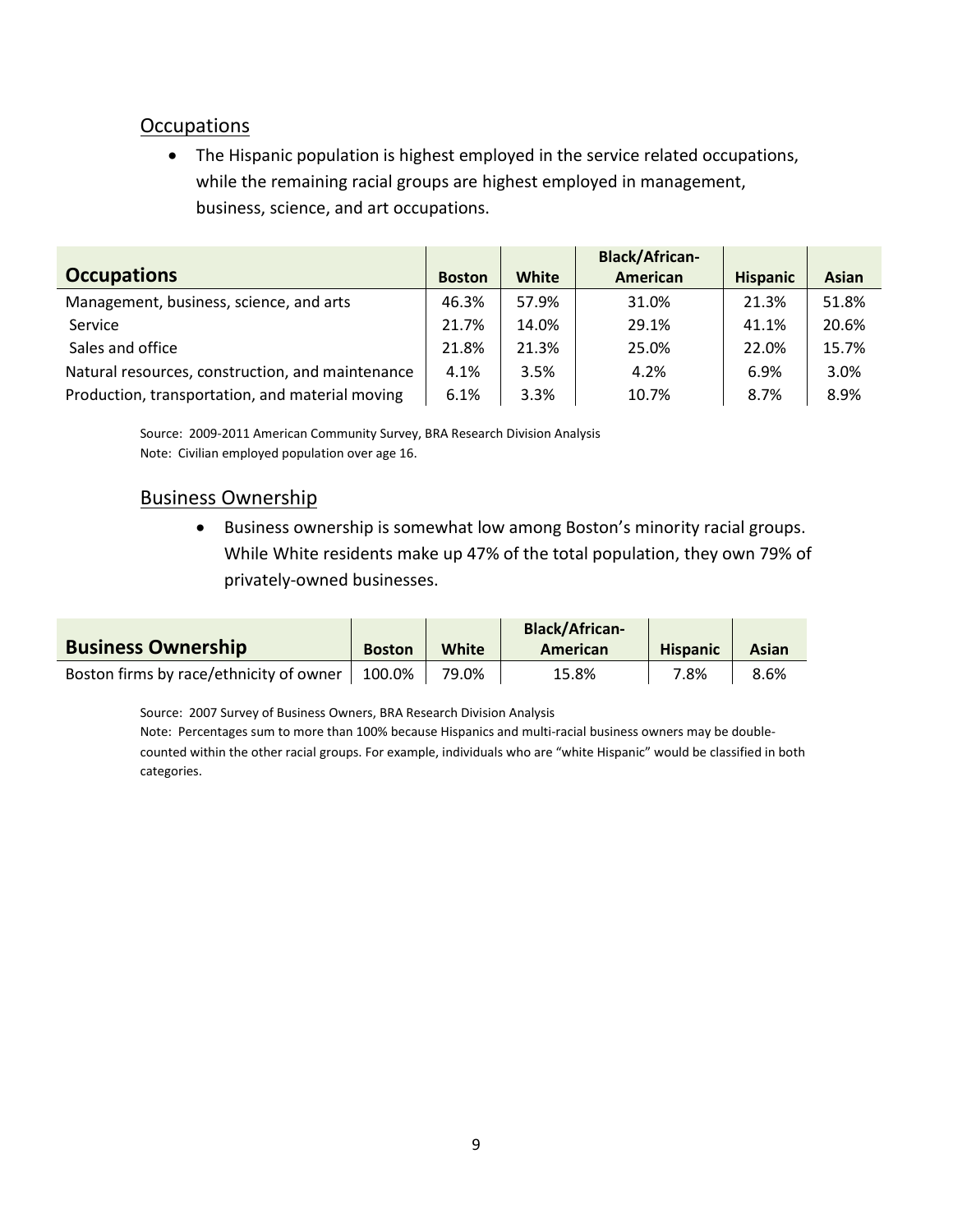#### Income

- Household, family, and per capita income are much higher for the White population than for the minority racial groups and the City of Boston.
- The Asian population has the highest per capita income among the racial minority groups.

|                                 |               |           | <b>Black/African-</b> |                 |          |
|---------------------------------|---------------|-----------|-----------------------|-----------------|----------|
| <b>Income in Past 12 Months</b> | <b>Boston</b> | White     | American              | <b>Hispanic</b> | Asian    |
| Median household income         | \$51,230      | \$68,162  | \$37,974              | \$30,019        | \$37,027 |
| Median family income            | \$59,975      | \$102,756 | \$46,227              | \$34,570        | \$45,990 |
| Per capita income               | \$32,852      | \$47,459  | \$20,260              | \$16,199        | \$24,959 |

Source: 2009-2011 American Community Survey, BRA Research Division Analysis

#### Poverty

- There are significant differences in poverty rates by race in Boston.
- Less than 6% of White families are in poverty in Boston, compared to over 21% of Black/African-American, 38% of Hispanic, and 22% of Asian families.
- Across all racial groups, poverty rates are much lower for married couple families.
- There is almost no poverty in White, married-couple family households.
- Poverty rates are extremely high in single, female-headed households. This is particularly the case in Hispanic and Asian households, where the poverty rate approaches 50%.

|                             |               |       | <b>Black/African-</b> |                 |       |
|-----------------------------|---------------|-------|-----------------------|-----------------|-------|
| <b>Poverty Rates</b>        | <b>Boston</b> | White | American              | <b>Hispanic</b> | Asian |
| <b>Families</b>             | 16.3%         | 5.8%  | 21.2%                 | 38.2%           | 22.3% |
| Individuals                 | 22.1%         | 15.2% | 25.2%                 | 31.7%           | 31.8% |
| Married-couple families     | 5.9%          | 2.4%  | 7.8%                  | 10.9%           | 15.3% |
| Single, female householders | 33.6%         | 20.9% | 30.6%                 | 45.1%           | 48.5% |

Source: 2009-2011 American Community Survey, BRA Research Division Analysis